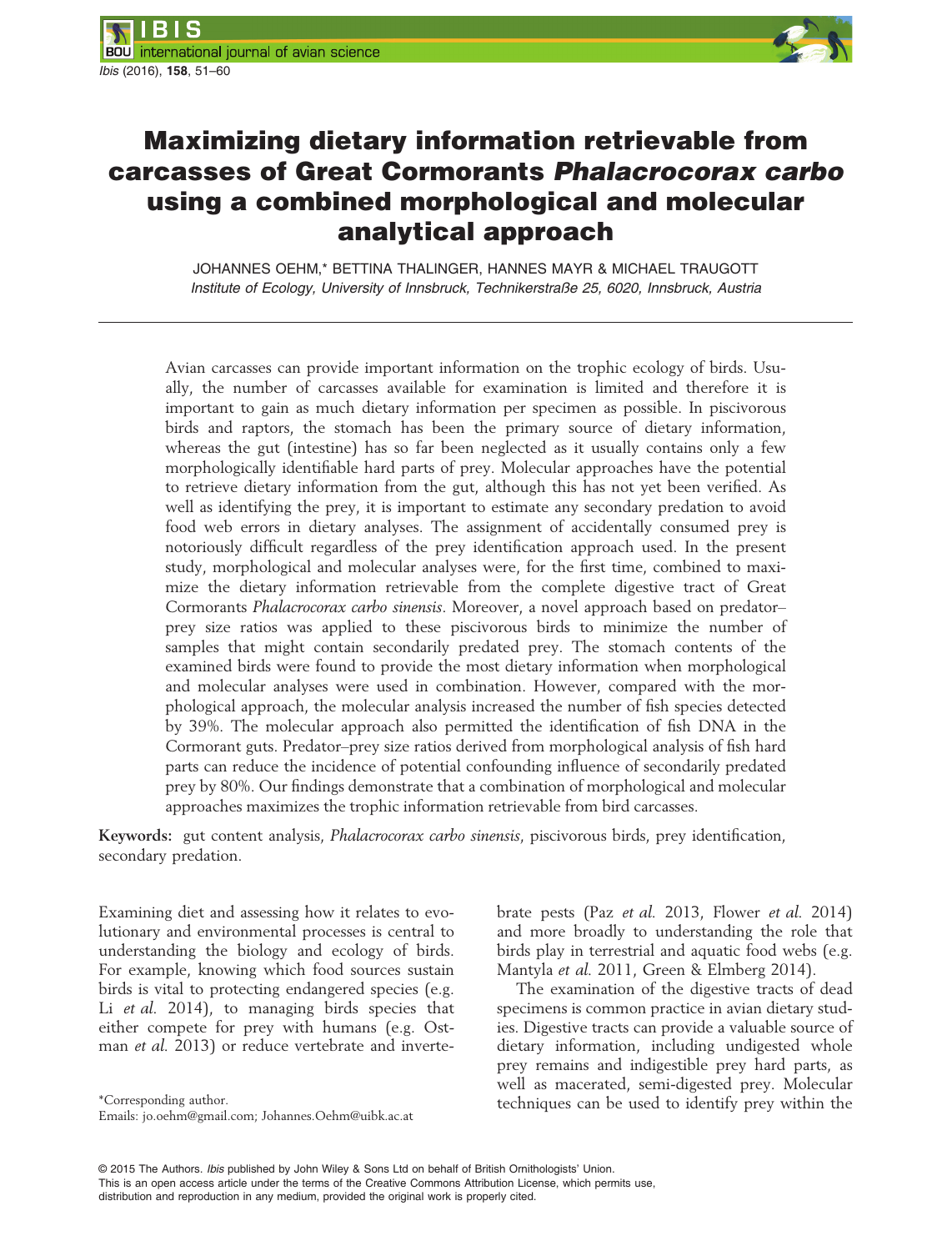latter sample type and represent an important technical advance, as analysis of pre-digested pulpy material usually contains no morphologically identifiable prey remains. In contrast, whole prey specimens and undigested bones can often be identified to a lower taxonomic level using specific morphological features. Prey hard parts also offer the opportunity reliably to estimate prey size and mass (e.g. Gagliardi et al. 2007, März 2007).

Although the examination of indigestible hard parts works well for vertebrate prey, usually no prey remains can be retrieved from soft-bodied and small prey, such as fish fry, small fish and invertebrates (e.g. Barrett et al. 2007, März 2007). Furthermore, hard part recovery rates can vary with size and between prey species (e.g. Zijlstra & Vaneerden 1995, McKay et al. 2003) and it can be difficult to identify prey remains because they are strongly eroded by digestion and broken (e.g. Gagliardi et al. 2007, März 2007) or because closely related taxa cannot be distinguished (e.g. Veldkamp 1995a, Suter 1997, Keller 1998, Klein & Lieser 2005, Stewart et al. 2005, März 2007). Molecular techniques can overcome many of these limitations inherent to morphological hard part analysis, as soft and semi-digested gut content as well as ambiguous prey hard parts can be identified (e.g. Alonso et al. 2014, Egeter et al. 2015). However, the high sensitivity of molecular detection systems bears the risk of detecting DNA of prey that was ingested via secondary predation (Sheppard et al. 2005). Secondary predation occurs when a secondary predator such as a bird consumes a primary predatory species that in turn was feeding on prey that might be mistakenly assigned as being preyed upon by the secondary predator, leading to erroneous food web construction. Here, we propose the novel idea that the relationship between the size of the hard part prey remains of both the putative prey and the primary predator can be used to assess whether the prey is likely to have been consumed by the primary predator. If the prey is small enough to be consumed by the primary predator, secondary predation by birds is a possibility, but if the prey is found to be too large to have been consumed by the primary predator, secondary predation can be ruled out. The rationale of this approach is that consumers are usually larger than their prey species (Brose et al. 2006). So if one can estimate the size of the prey species found in a bird's gut sample, the predator–prey size ratios can be calculated. This in turn enables determination of those predator–prey combinations that are unlikely to have occurred due to the prey being too large for the putative primary predator to have consumed.

Most previous dietary examinations of dead birds have used either molecular or morphological prey identification methods; a combination of the two approaches could compensate for their respective methodological weaknesses and result in a more detailed picture of a predator's prey choice (Casper et al. 2007, Deagle et al. 2007, Tollit et al. 2009, Braley et al. 2010). For example, in a study of Cory's Shearwater Calonectris borealis, a combination of molecular and morphological approaches improved prey identification and quantification in stomach content samples (Alonso et al. 2014). However, the extent to which parts of the digestive tract other than the stomach also contain food remains that could be identified in dietary analyses using both molecular and morphological approaches remains untested.

Here, we assess whether the combination of morphological and molecular analysis improves the dietary information that can be retrieved not only from stomachs but also from different parts of the gut. We predicted that combining morphological and molecular techniques would reveal a wider and more detailed prey spectrum than when using a single approach, and that molecular analysis would be especially useful in detecting prey in different parts of the digestive tract. These expectations were tested by examining the gut contents of carcasses of Great Cormorants Phalacrocorax carbo, a fish-eating bird occurring throughout the northern hemisphere. As Cormorants are viewed as competitors to fisheries, these birds are legally shot in many countries to reduce their population densities and their impact on fish populations (e.g. Harris et al. 2008, Vetemaa et al. 2010, Marzano & Carss 2012). Hence, carcasses of Cormorants are available in high numbers for dietary analyses. The Cormorant carcasses examined in this study were also used to test the predator–prey size estimation from prey hard parts to assess the probability of secondary predation.

## METHODS

## Origin of Cormorants and sample preparation

The 35 Cormorants analysed in this study were obtained from the vicinity of the fish farm of the Bavarian Environment Agency (LfU) in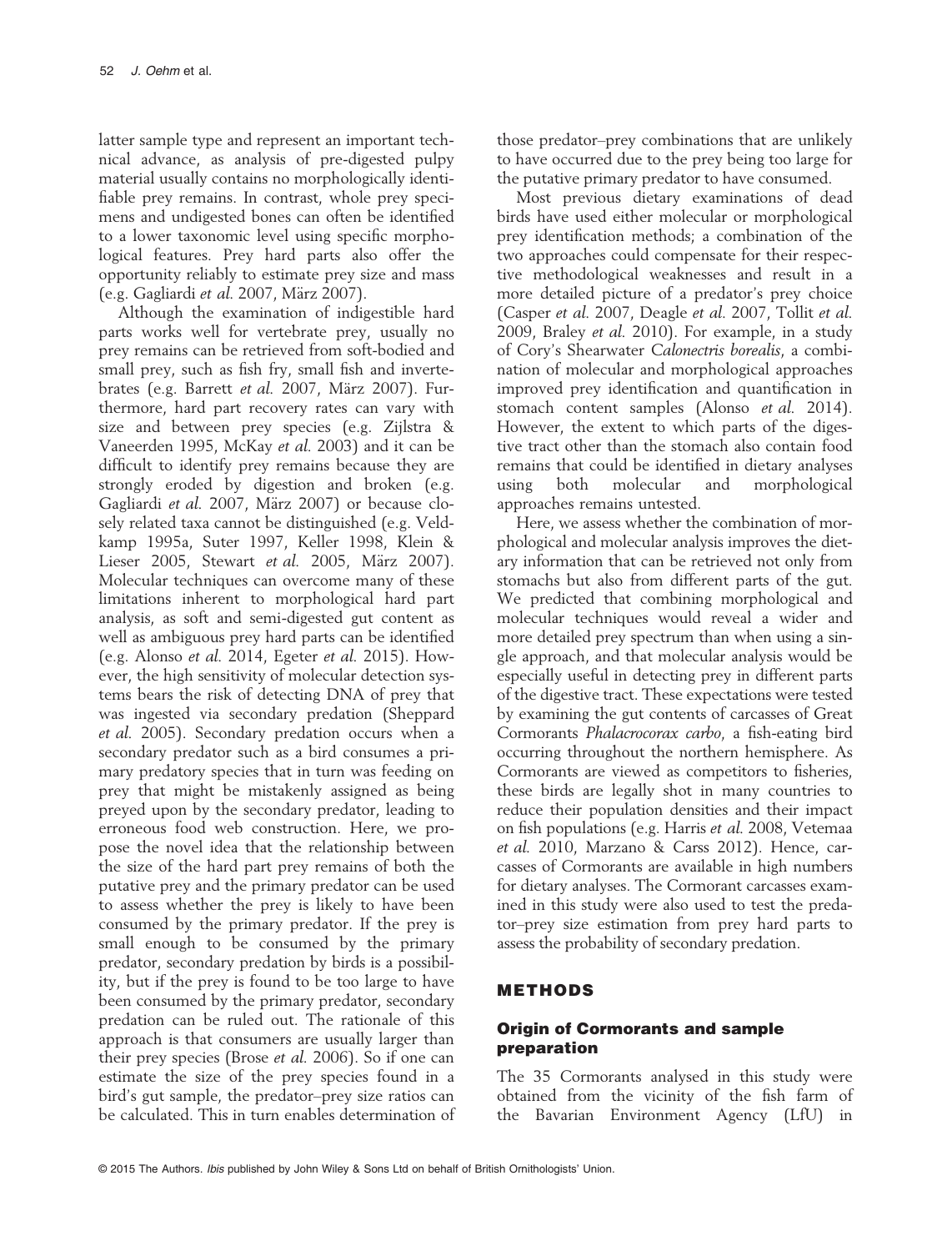Wielenbach, Bavaria, Germany: 23 individuals were shot on the River Lech and 12 individuals were shot at ponds in the fish farm. At the time of the cull, the following fish species were farmed in the ponds: Carp Cyprinus carassius, Grass Carp Ctenopharyngodon idella, Tench Tinca tinca, Asp Aspius aspius, Pike Esox lucius, Burbot Lota lota and Pikeperch Sander lucioperca. The Cormorants were shot during the winter migration period between October 2011 and April 2013 as a measure to control and scare off overwintering Cormorants from those sites, with all required permissions. After being shot, the birds were collected within 5 days, depending on how long it took for them to be washed ashore. Their carcasses were frozen and brought to the University of Innsbruck, where they were stored at  $-28$  °C. For further analyses the birds were thawed and dissected, and the stomach and the gut were removed and unravelled carefully. Thereafter, the digestive tract of each bird was divided into the stomach and the gut, which was separated into three gut parts of equal length.

Each stomach was cut open and scraping samples of the undigested fish and of the gastric mucosa were taken to obtain prey DNA potentially present on undigested fish remains and on the gastric mucosa of the stomach, respectively. Approximately 0.5 mL of the recovered tissue was transferred into 1.5-mL reaction tubes (step 1 in Fig. 1). The liquid contents of the three gut parts



Figure 1. Workflow of sample preparation, from the carcass to the results of morphological and molecular gut content analyses. Grey arrows represent molecular and black arrows the morphological procedures illustrating how the trophic data were generated.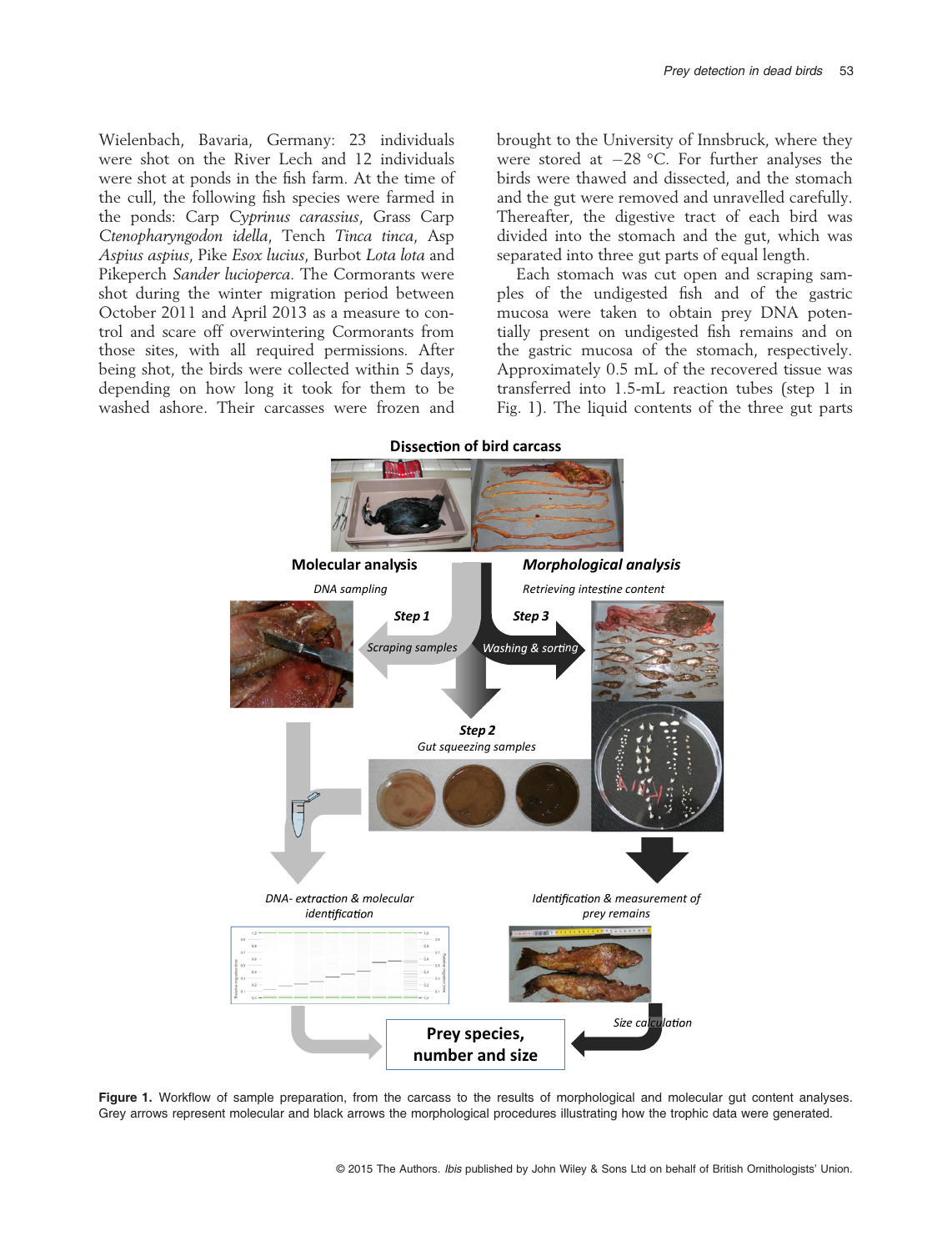were squeezed separately into Petri dishes (10 cm diameter), mixed by stirring with a DNA-free spatula and then approximately 0.5 mL was transferred into a 1.5-mL reaction tube (step 2 in Fig. 1). All samples were frozen at  $-28$  °C for later molecular analysis.

### Molecular analysis

The molecular work generally followed the protocol outlined in Thalinger et al. (2015) with some modifications. For tissue lysis, all samples were defrosted and 1 mL buffer solution (TES-buffer and proteinase K  $(10 \text{ mg/mL})$ ;  $43 : 1$ ,  $v/v$  was pipetted into each reaction tube. The samples were vortexed and placed into an incubator at 56 °C for 24 h. Subsequently, the BioSprint 96 robotic platform (Qiagen, Hilden, Germany) was used for DNA extraction using the BioSprint 96 DNA Blood Kit (Qiagen) in accordance with the manufacturer's instructions. For each 96-well plate, 92 lysates and four extraction negatives (TES-buffer instead of lysate) were processed. The extracted DNA, recovered in 200 µL TE elution buffer, was transferred to 2-mL reaction tubes and stored at  $-32$  °C.

The DNA extracts were screened for fish DNA using the multiplex PCR systems for European freshwater fish (Thalinger et al. 2015). This multiplex PCR system consists of six molecular assays targeting the mitochondrial 16S rRNA (16S) and the cytochrome c oxidase subunit I (COI) genes, which enables the molecular identification of all prey fish species potentially consumed by the Cormorants. All samples which tested negative after a first screening with the family-specific multiplex PCR assay ('FishTax') were spiked with  $\sim$ 50 ng of Perch Perca fluviatilis DNA and retested to check for the presence of PCR inhibitors.

## Morphological analysis

After dissection, the contents of each of the three gut parts were sieved separately and rinsed with tap water to remove soft parts and to make the prey hard parts visible. Undigested fish and fish parts in the stomach were identified morphologically and their length was measured. Thereafter, the stomach material was also sieved, rinsed with water, and inspected for additional prey hard parts (step 3 in Fig. 1). Hard parts such as otoliths, pharyngeal teeth, chewing pads and jaws were sorted out for prey identification. These fish remains were identified using the identification keys of Härkönen (1986) and by comparing them with fish bone reference collections provided by Dr Werner Suter (Swiss Federal Research Institute, Birmensdorf, Switzerland), Dr Josef Trauttmansdorff (Otto-Koenig Institute, Stockerau, Austria) and the Bavarian State Collection of Zoology (Munich, Germany). The sagittae (large otolith) were used for identification of non-cyprinids, and pharyngeal bones, pharyngeal teeth and chewing pads were used for cyprinid identification. In addition, hard parts such as lenses and chewing pads were used to estimate the number of individual fish present in the gut.

The length of the fish prey was either measured directly on undigested fish or calculated from fishbone regressions. For the latter, intact key bones were measured under a dissecting microscope to the nearest 0.1 mm and fish lengths were calculated using regression formulae for sagittae (Härkönen 1986, Emmrich & Duettmann 2011, Gaye-Siessegger 2014), chewing pads (Veldkamp 1995b, Emmrich & Duettmann 2011), and pharyngeal bones, jaws and praeopercula (Cech 2006, Emmrich & Duettmann 2011).

To estimate the probability of secondary predation, the stomachs that contained predatory fish as well as their potential prey fish species were selected. In stomachs in which undigested predatory fish and their potential prey were present next to each other, secondary predation was ruled out. For the remaining cases only the hard parts of predatory fish and their potential fish prey were present. The minimum and maximum sizes of these fish were calculated using the regression formulae described previously. Within each stomach sample and for each predator–prey species combination, the minimum and maximum size ratio between the putative prey and predator was calculated. In each case, where the estimated size of the putative prey fish was smaller than 51% of the potential piscivorous fish, secondary predation was deemed possible (Scharf et al. 2000, Dörner & Wagner 2003).

## Data analysis

Wilcoxon signed ranks tests were used to compare prey detection rates and the mean number of prey species detected between data generated morphologically and molecularly (non-parametric paired data; P-value reported only). The mean numbers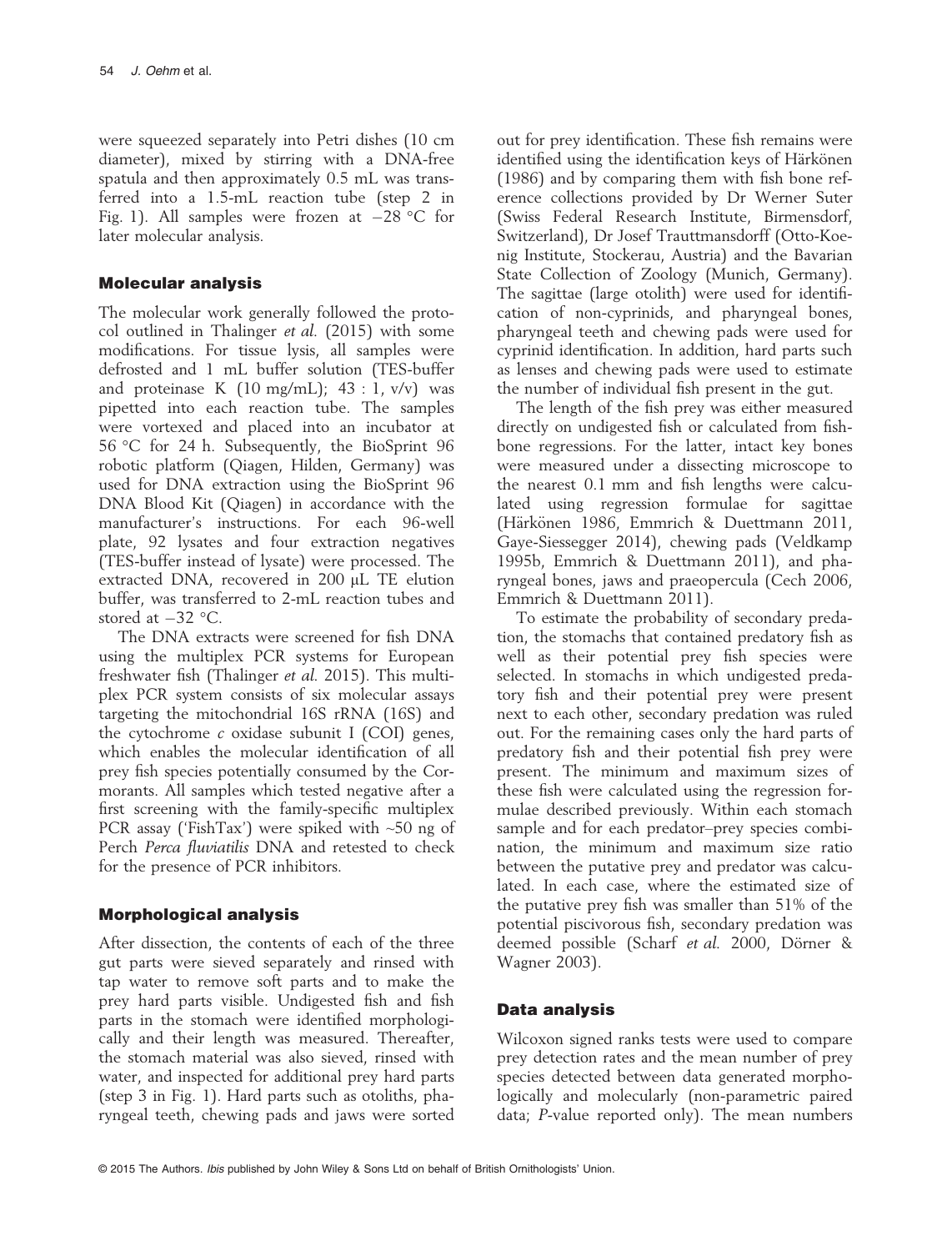of prey species detected morphologically and molecularly in the different sections of the digestive tract of all birds (unpaired data) were compared using Mann–Whitney U-tests (U- and P-values reported) as well as one-sample t-tests combined with bootstrapping for 9999 resamples to generate 95% tilting confidence intervals (TCIs). All tests were performed with SPSS 12.1 (SPSS Inc., Chicago, IL, USA), except the calculation of the TCIs, for which S-PLUS 8.0 (Insightful Corporations, Seattle, WA, USA) was used.

#### RESULTS

#### Prey detection using morphological and molecular analyses

In three (9%) of the 35 Cormorant stomachs surveyed, no prey hard or soft parts were recovered. In contrast, all guts contained pre-digested soft material. Only one gut sample contained fish hard parts (eye lens and an unidentifiable otolith), so prey identification based on morphological hard part analysis was only possible for stomach samples. The morphological analysis of the hard parts allowed for the identification of 336 individual fish of 11 species (Fig. 2). Every stomach with visible prey remains contained hard parts of prey that allowed calculation of prey number and size. The average number of individual fish found per



Figure 2. Fish species detected in the digestive tracts of dead Cormorants ( $n = 35$ ) and their respective detection rate per bird using morphological or molecular analysis.

stomach was  $11 \pm 15$  sd (range 1–60) with a mean prey length of  $107 \pm 62$  mm sd, ranging from 35 mm in Perca fluviatilis to 356 mm in Oncorhynchus mykiss.

Molecular analysis resulted in the identification of 18 fish species (Fig. 2). Most of the fish species additionally detected by molecular means were present in only one bird, shot on the River Lech, whereas DNA of *Anguilla anguilla* was amplified in 25% of the gut samples even though morphologically discernible prey remains of this species were not recovered in any of the samples. Furthermore, in all but one of the stomach samples in which no prey hard parts were recovered, fish DNA was detected. Altogether, fish DNA could be PCR-amplified in 59% of the gut samples. The DNA extracts of those samples that did not test positive in the multiplex PCR system tested positive with the FishTax assay when spiked with DNA of *P. fluviatilis*, suggesting that PCR inhibition was not a factor in our analyses of diet.

In bird stomachs, significantly more fish species were detected molecularly (mean:  $2.6 \pm 1.7$  sd species; maximum six species per stomach) than morphologically (mean:  $1.6 \pm 1.0$  sd species; maximum four species per stomach; Fig. 3, Wilcoxon  $P < 0.001$ ). In two stomach samples the molecular methodology permitted identification of the prey fish to species level, whereas with the morphological approach taxonomic identification was possible to family level only.

In none of the birds did either the morphological or the molecular prey detection approach



Figure 3. Maximum number of fish species detected in Cormorant carcasses ( $n = 35$ ) examined using morphological or molecular methodology.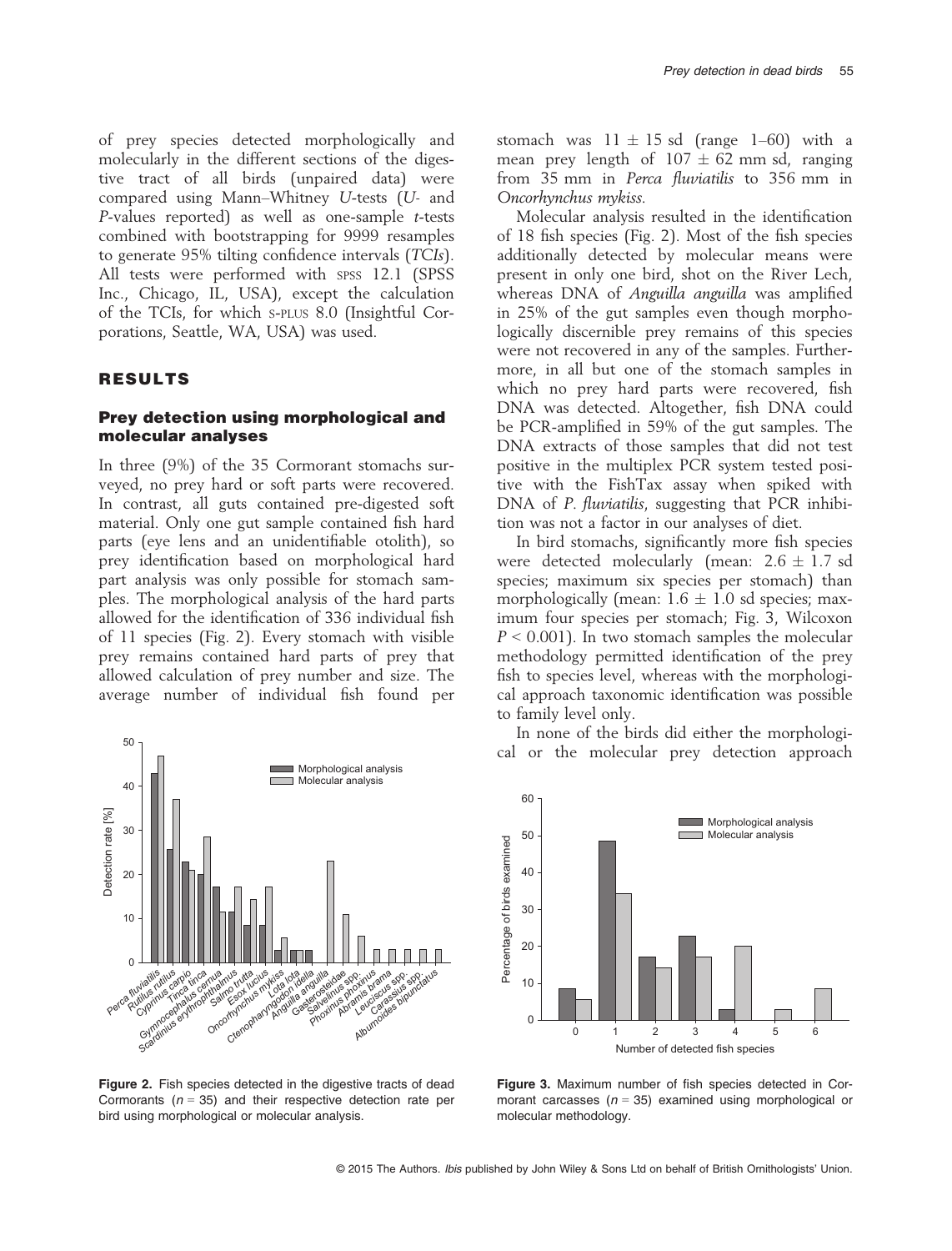permit identification of a prey species in the gut sections that was not already detected in the corresponding stomach sample. The number of detected prey species decreased significantly from stomach to the first gut section in samples analysed both morphologically (from mean  $1.6 \pm 1$  sd to 0 species) and molecularly (from mean  $2.6 \pm 1.7$  to  $0.6 \pm 0.8$  species;  $U = 170$ ,  $P < 0.001$ ; Fig. 4). No significant differences occurred in the average number of prey species detected between the first and second gut sections (morphological analysis: 0 species; molecular analysis: from mean  $0.6 \pm 0.8$  sd to  $0.7 \pm 0.9$  sd species,  $U = 589.5$ ,  $P = 0.765$ ), or between second and third gut sections (morphological analysis: 0 species; molecular analysis: from mean  $0.7 \pm 0.9$  sd to  $1.0 \pm 0.9$  sd species,  $U = 498.5$ ,  $P = 0.148$ ; Fig. 4).

# Estimating the levels of secondary predation

The DNA of piscivorous fish species (A. anguilla, P. fluviatilis, Esox lucius, O. mykiss and Salmo trutta) was detected in 23 of the 35 dissected Cormorants, with 19 gut samples containing DNA of piscivorous fish and their potential prey. Likewise, hard parts of piscivorous fish were found in 22 of the Cormorants examined, with 12 stomachs also containing remains of their potential fish prey. These remains were used to estimate the size relationship between the putative predator and prey: on average the putative prey fish was



Figure 4. Mean number of prey species detected  $(\pm 95\%$  tilting confidence intervals) morphologically and molecularly in different digestive tract sections of the Cormorant carcasses  $(n = 35)$ .

 $60 \pm 35\%$  sd the size of the potential predatory fish. In 28 of the 35 stomach samples, secondary predation could be excluded because either no potential prey was detected next to the putative predator or the potential prey size has a ratio of greater than 51% of its putative predator length. Dörner and Wagner  $(2003)$  found 51% to be the maximum predator–prey size ratio for Perch when feeding on Perch and Roach and therefore this value was taken as a threshold to estimate the probability of secondary predation.

# **DISCUSSION**

## Prey detection in different parts of the digestive tract

For only one of the 35 Cormorants analysed were fish hard parts recovered in the gut. This is not surprising as indigestible prey remains are usually discarded by regurgitation in carnivorous bird species (Barrett et al. 2007, März 2007) so very few hard parts enter the gut and are defecated (Johnson & Ross 1996). Therefore, the gut content and faeces cannot be used for comprehensive morphological diet analysis of these birds. Nevertheless, the gut content and faeces can provide valuable dietary information when molecular methods are applied, even when the stomach contains no visible hard parts. On average, 61% of the fish species detected in the stomach were also detected in at least one of the gut sections. However, no prey DNA was detected in 41% of the gut samples. Possibly there was a lack of amplifiable prey DNA present in the gut because of prey DNA breakdown. The Cormorants were collected up to 5 days after death, so DNA decay caused by microbial and enzymatic activity in the digestive tract of the birds is likely to have started. It has also been suggested that substances that can inhibit PCR can be produced within decomposing faecal material (Deagle et al. 2005). This can also apply for the gut contents because the material is already pre-digested and PCR inhibitors could be produced by microbes. Inhibition, however, does not seem to have caused the lack of PCR-amplification in the negatively tested Cormorant gut samples, as amplification of molecular markers was successful when spiked with Perch DNA. This indicates that these samples were genuinely lacking prey DNA and thus true negatives.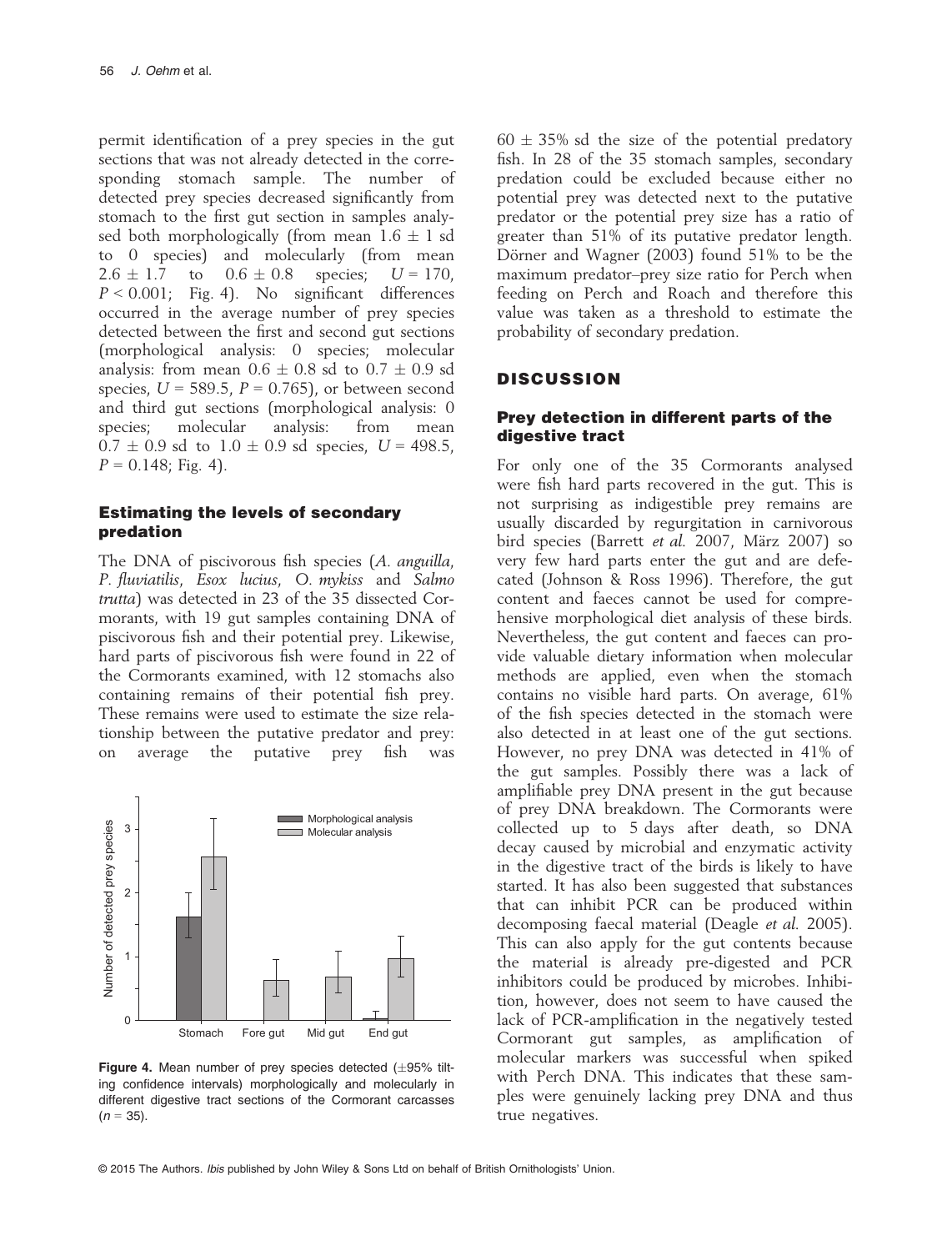Our study shows that the addition of molecular tools to the morphological analysis of prey remains increases the prey spectrum detected in the digestive tracts of Great Cormorants by 39%. This confirms results of previous studies on piscivores: for example, Tollit et al. (2009) detected in faeces of Steller's Sea Lions Eumetopias jubatus DNA of four fish species that left no hard parts in the dietary samples, and Braley et al. (2010) detected 33% more prey species molecularly than morphologically in the stomachs of Arrow Squids Nototodarus gouldi. Casper et al. (2007) found no dietary information in 25.9% of faecal samples of Antarctic Fur Seals Arctocephalus gazella when applying either the morphological or the molecular approach, but this was reduced to 9.3% when combining the two methods.

The reason that certain fish species were not detectable by prey hard part remains in the present study is either because they are very small and therefore get easily digested (e.g. Phoxinus phoxinus, Gasterosteus spp.) or because the hard parts only permit identification to the family level. The molecular analyses help to overcome these shortcomings, allowing a more complete prey spectrum to be assessed. Even in two stomach samples, in which no visible prey content was found, the molecular analysis detected fish DNA. This is surprising because these birds must have digested their most recent prey and regurgitated its hard parts along with the Cormorant stomach mucosa (Trauttmansdorff & Wassermann 1995, Zijlstra & Vaneerden 1995), which should leave no or very little fish DNA to be detected. The PCR-amplification of fish DNA from these samples indicates the high sensitivity of the multiplex PCR assays applied in our study, in which 25 template molecules per reaction were sufficient to detect the prey (Thalinger et al. 2015). However, the high sensitivity of these assays also carries the risk of false positive prey detection: DNA of noningested fish species might stick to the consumed fish, as both fish types occur in the same environment (Rees et al. 2014). Detection of such environmental DNA (eDNA) of fish in the context of assessing trophic interactions could lead to food web errors and an artificially inflated prey spectrum of the consumer species. However, compared with the amount of DNA from truly ingested

prey, the copy number of eDNA should be very small. Additionally, eDNA rapidly disintegrates into small fragments in the water (Rees et al. 2014) and thus it is likely to be highly fragmented when ingested by piscivorous birds. Moreover, eDNA sticking to the body surface of the predated fish is probably digested quickly, as it is only present in very small amounts and directly exposed to digestion enzymes. We think that it is unlikely that eDNA has biased the current findings due to the reasoning described above, but it seems warranted for future studies to assess whether and how strongly the presence of eDNA can affect the outcome of molecular dietary studies.

Molecular methods enable prey detection at high specificity and sensitivity but quantification of ingested food remains difficult (King et al. 2008, Deagle et al. 2013). At best, the proportion of different prey species can be estimated based on prey DNA concentrations or number of prey sequences: this approach has been applied in diet analyses of perches (Taguchi et al. 2014), pinnipeds (e.g. Deagle & Tollit 2007, Bowles et al. 2011, Deagle et al. 2013) and penguins (Deagle et al. 2010) and correction factors have been generated to improve diet estimates based on sequence proportions (Thomas et al. 2014). In contrast to molecular techniques, prey hard parts offer a straightforward way to estimate the number and size of prey individuals. Although this approach also has its shortcomings, as otoliths can be missing (Johnstone et al. 1990) or reduced in size due to digestive erosion, prey hard part remains were measured in this study to estimate the size of the fish via regression formulae available for a wide variety of fish taxa (e.g. Härkönen 1986, Gaye-Siessegger 2014).

#### Secondary predation

In the present study, secondary predation of fish could be excluded in 80% of the Cormorants based on the size ratio between the putative predator and prey calculated from their hard part prey remains. This allowed us significantly to reduce the number of instances in which secondary predation could lead to food web errors in our dataset. Our results confirm the results of Blackwell and Sinclair (1995) on Double-crested Cormorants Phalacrocorax auritus, who found no significant differences in the size of otoliths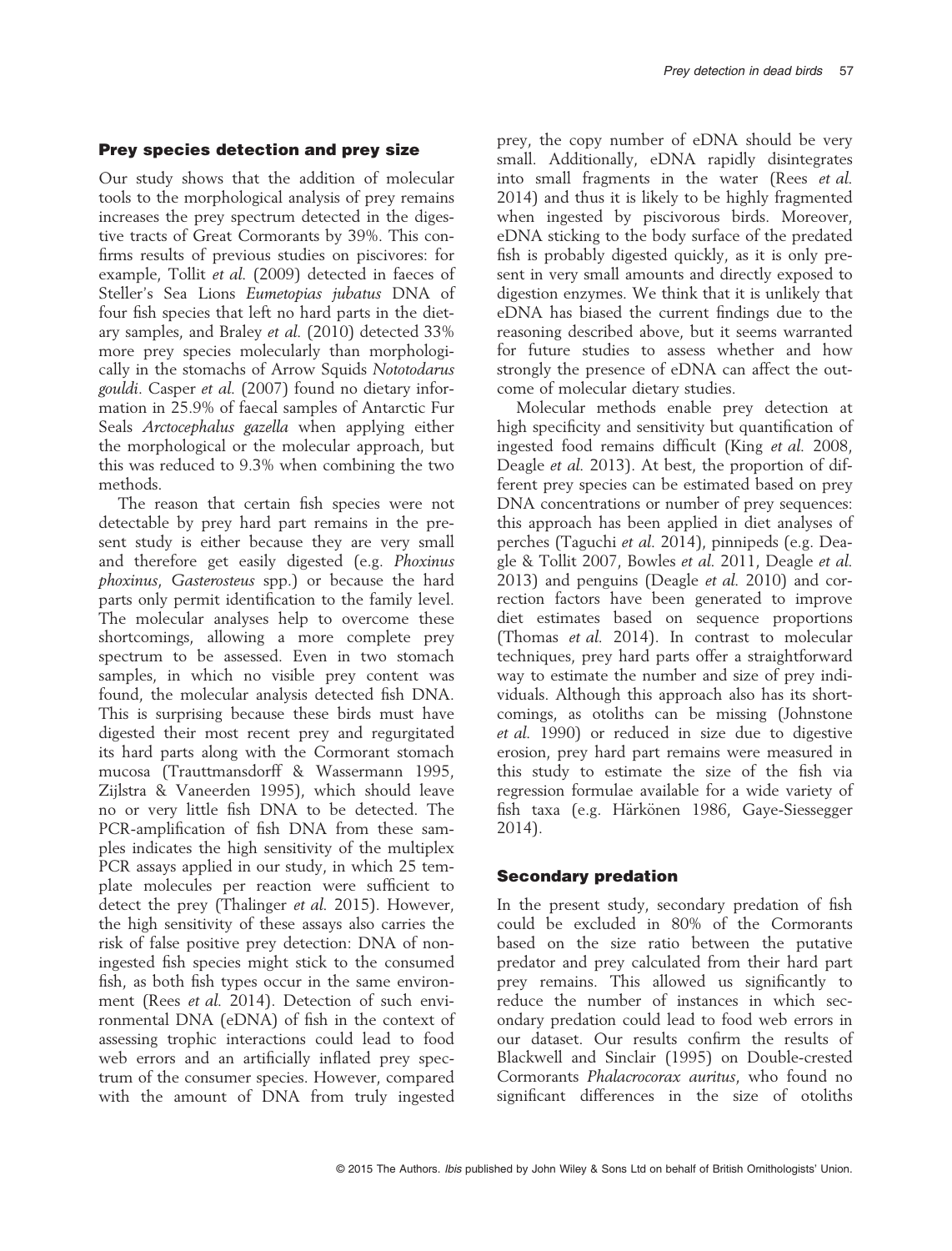recovered from regurgitated fish and from fish stomachs of regurgitated fish. To our knowledge there is no methodology that could resolve whether the remaining questionable cases contain primary or secondary prey for either the morphological or molecularly generated data. One way to deal with this problem is either to assume that all of the prey detected in these samples has been directly consumed, or to assume the opposite, i.e. all potential secondarily consumed prey was indirectly predated. Checking whether and how these opposing assumptions affect the trophic analysis would help determine whether secondary predation is an issue that needs to be considered for data interpretation. Secondary predation can occur in piscivorous birds and raptors feeding on carnivorous and insectivorous mammals and birds. For example, März (2007) found that insect remains in raptors originate from the craw of predated birds. Estimating the probability of secondary predation using predator–prey size ratios, as outlined in this study, would be widely applicable for studies dealing with vertebrate prey, provided that the predator consumed the respective hard parts.

This study demonstrates that molecular techniques offer the possibility of detecting prey in avian carcasses when their stomachs are empty, a frequent occurrence when examining field-collected birds (Ouwehand et al. 2004, Stewart et al. 2005). Molecular analysis also yields a wider prey spectrum than morphological analysis of prey remains. Morphological prey remains are vital for estimating prey number and size. Furthermore, the latter enables us to estimate the possibility of secondary predation based on predator–prey size ratios and to reduce the instances of potential secondarily predated prey. Beyond the combination of molecular and morphological approaches, the dietary information retrievable from carcasses of birds could be extended further by including the analysis of stable isotopes and fatty acids (Inger & Bearhop 2008, Williams & Buck 2010); these approaches would enable an assessment of the long-term diet at a more general level (Traugott et al. 2013) compared with the time-specific diet information retrievable from the digestive tract.

This study was funded by the Austrian Science Fund (FWF), project number P24059, entitled 'The feeding ecology of the Great Cormorant'. We thank Matthias Ruff from the state fish farm Wielenbach (Germany) for providing the Cormorants, Lena Manzl for assisting with

the dissections and the members of the Applied and Trophic Ecology research group as well as two anonymous reviewers, the Associate Editor and Rauri Bowie for valuable discussions and suggestions on the manuscript.

#### REFERENCES

- Alonso, H., Granadeiro, J.P., Waap, S., Xavier, J., Symondson, W.O.C., Ramos, J.A. & Catry, P. 2014. A holistic ecological analysis of the diet of Cory's shearwaters using prey morphological characters and DNA barcoding. Mol. Ecol. 23: 3719–3733.
- Barrett, R.T., Camphuysen, K., Anker-Nilssen, T., Chardine, J.W., Furness, R.W., Garthe, S., Huppop, O., Leopold, M.F., Montevecchi, W.A. & Veit, R.R. 2007. Diet studies of seabirds: a review and recommendations. ICES J. Mar. Sci. 64: 1675–1691.
- Blackwell, B.F. & Sinclair, J.A. 1995. Evidence of secondary predation of fish by double-crested cormorants. Mar. Ecol. Prog. Ser. 123: 1–4.
- Bowles, E., Schulte, P.M., Tollit, D.J., Deagle, B.E. & Trites, A.W. 2011. Proportion of prey consumed can be determined from faecal DNA using real-time PCR. Mol. Ecol. Resour. 11: 530–540.
- Braley, M., Goldsworthy, S.D., Page, B., Steer, M. & Austin, J.J. 2010. Assessing morphological and DNA-based diet analysis techniques in a generalist predator, the arrow squid Nototodarus gouldi. Mol. Ecol. Resour. 10: 466–474.
- Brose, U., Jonsson, T., Berlow, E.L., Warren, P., Banasek-Richter, C., Bersier, L.F., Blanchard, J.L., Brey, T., Carpenter, S.R., Blandenier, M.F.C., Cushing, L., Dawah, H.A., Dell, T., Edwards, F., Harper-Smith, S., Jacob, U., Ledger, M.E., Martinez, N.D., Memmott, J., Mintenbeck, K., Pinnegar, J.K., Rall, B.C., Rayner, T.S., Reuman, D.C., Ruess, L., Ulrich, W., Williams, R.J., Woodward, G. & Cohen, J.E. 2006. Consumer-resource body-size relationships in natural food webs. Ecology 87: 2411–2417.
- Casper, R.M., Jarman, S.N., Gales, N.J. & Hindell, M.A. 2007. Combining DNA and morphological analyses of faecal samples improves insight into trophic interactions: a case study using a generalist predator. Mar. Biol. 152: 815–825.
- Cech, M. 2006. Keys of head identification bones of selected fish species from the Czech Republic's Ichthyofauna. Biology Centre CAS, Institute of Hydrobiology, Fish Ecology Unit of the Department of Fish and Zooplancton Ecology of the ICH BC AS CR; Ceské Budejovice; Czech Republic.
- Deagle, B.E. & Tollit, D.J. 2007. Quantitative analysis of prey DNA in pinniped faeces: potential to estimate diet composition? Conserv. Genet. 8: 743–747.
- Deagle, B.E., Tollit, D.J., Jarman, S.N., Hindell, M.A., Trites, A.W. & Gales, N.J. 2005. Molecular scatology as a tool to study diet: analysis of prey DNA in scats from captive Steller sea lions. Mol. Ecol. 14: 1831-1842.
- Deagle, B.E., Gales, N.J., Evans, K., Jarman, S.N., Robinson, S., Trebilco, R. & Hindell, M.A. 2007. Studying seabird diet through genetic analysis of faeces: a case study on macaroni penguins (Eudyptes chrysolophus). PLoS ONE 2: e831.
- Deagle, B.E., Chiaradia, A., McInnes, J. & Jarman, S.N. 2010. Pyrosequencing faecal DNA to determine diet of little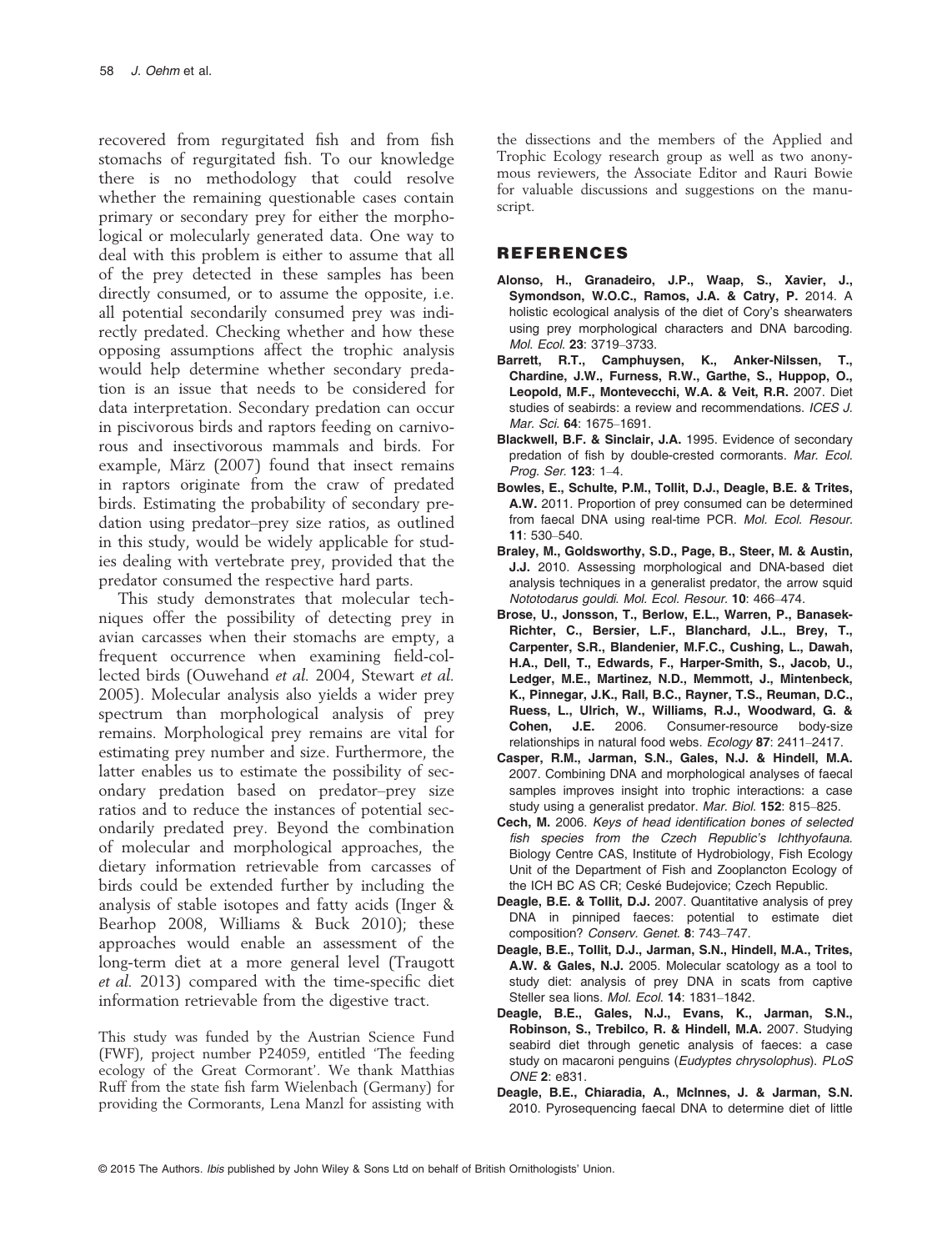penguins: is what goes in what comes out? Conserv. Genet. 11: 2039–2048.

- Deagle, B.E., Thomas, A.C., Shaffer, A.K., Trites, A.W. & Jarman, S.N. 2013. Quantifying sequence proportions in a DNA-based diet study using Ion Torrent amplicon sequencing: which counts count? Mol. Ecol. Resour. 13: 620–633.
- Dörner, H. & Wagner, A. 2003. Size-dependent predator-prey relationships between perch and their fish prey. J. Fish Biol. 62: 1021–1032.
- Egeter, B., Bishop, P.J. & Robertson, B.C. 2015. Detecting frogs as prey in the diets of introduced mammals: a comparison between morphological and DNA-based diet analyses. Mol. Ecol. Resour. 15: 306–316.
- Emmrich, M. & Duettmann, H. 2011. Seasonal shifts in diet composition of Great Cormorants Phalacrocorax carbo sinensis foraging at a shallow eutrophic inland lake. Ardea 99: 207–216.
- Flower, C.E., Long, L.C., Knight, K.S., Rebbeck, J., Brown, J.S., Gonzalez-Meler, M.A. & Whelan, C.J. 2014. Native bark-foraging birds preferentially forage in infected ash (Fraxinus spp.) and prove effective predators of the invasive emerald ash borer (Agrilus planipennis). For. Ecol. Manage. 313: 300–306.
- Gagliardi, A., Martinoli, A., Preatoni, D., Wauters, L.A. & Tosi, G. 2007. From mass of body elements to fish biomass: a direct method to quantify food intake of fish eating birds. Hydrobiologia 583: 213–222.
- Gaye-Siessegger, J. 2014. The great Cormorant (Phalacrocorax carbo) at lower lake Constance/Germany: dietary composition and impact on commercial fisheries. Knowl. Manag. Aquat. Ecosyst. 414/04: 1–12.
- Green, A.J. & Elmberg, J. 2014. Ecosystem services provided by waterbirds. Biol. Rev. 89: 105–122.
- Härkönen, T. 1986. Guide to the Otoliths of the Bony Fishes of the Northeast Atlantic. Hellerup: Danbiu ApS.
- Harris, C.M., Calladine, J.R., Wernham, C.V. & Park, K.J. 2008. Impacts of piscivorous birds on salmonid populations and game fisheries in Scotland: a review. Wildlife Biol. 14: 395–411.
- Inger, R. & Bearhop, S. 2008. Applications of stable isotope analyses to avian ecology. Ibis 150: 447–461.
- Johnson, J.H. & Ross, R.M. 1996. Pellets versus feces: their relative importance in describing the food habits of double-crested cormorants. J. Great Lakes Res. 22: 795– 798.
- Johnstone, I.G., Harris, M.P., Wanless, S. & Graves, J.A. 1990. The usefulness of pellets for assessing the diet of adult Shags Phalacrocorax aristotelis. Bird Study 37: 5–11.
- Keller, T. 1998. The food of cormorants (Phalacrocorax carbo sinensis) in Bavaria. J. Ornithol. 139: 389-400.
- King, R.A., Read, D.S., Traugott, M. & Symondson, W.O.C. 2008. Molecular analysis of predation: a review of best practice for DNA-based approaches. Mol. Ecol. 17: 947– 963.
- Klein, B.A. & Lieser, M. 2005. Prey selection by great cormorants Phalacrocorax carbo at the Lake of Constance. Vogelwarte 43: 267–270.
- Li, D., Ding, Y., Yuan, Y., Lloyd, H. & Zhang, Z. 2014. Female tidal mudflat crabs represent a critical food resource for migratory Red-crowned Cranes in the Yellow River Delta, China. Bird Conserv. Int. 24: 416–428.
- Mantyla, E., Klemola, T. & Laaksonen, T. 2011. Birds help plants: a meta-analysis of top-down trophic cascades caused by avian predators. Oecologia 165: 143–151.
- März, R. 2007. Gewöll-und Rupfungskunde. Wiebelsheim: AULA-Verlag.
- Marzano, M. & Carss, D.N. 2012. Essential social, cultural and legal perspectives on cormorant-fisheries conflicts. In INTERCAFE COST Action 635 Final Report IV, UK: ERC Centre for Ecology & Hydrology.
- McKay, H., Robinson, K.A., Carss, D.N. & Parrott, D. 2003. The limitations of pellet analysis in the study of cormorant Phalacrocorax spp. diet. Vogelwelt 124: 227–236.
- Ostman, O., Bostrom, M.K., Bergstrom, U., Andersson, J. & Lunneryd, S.G. 2013. Estimating competition between wildlife and humans – a case of cormorants and coastal fisheries in the Baltic Sea. PLoS ONE 8: e83763.
- Ouwehand, J., Leopold, M.F. & Camphuysen, K.C.J. 2004. A comparative study of the diet of Guillemots Uria aalge and Razorbills Alca torda killed during the tricolor oil incident in the south-eastern North Sea in January 2003. Atl. Seabirds 6: 147–164.
- Paz, A., Jareno, D., Arroyo, L., Vinuela, J., Arroyo, B., Mougeot, F., Jose Luque-Larena, J. & Antonio Fargallo, J. 2013. Avian predators as a biological control system of common vole (Microtus arvalis) populations in north-western Spain: experimental set-up and preliminary results. Pest Manag. Sci. 69: 444–450.
- Rees, H.C., Maddison, B.C., Middleditch, D.J., Patmore, J.R.M. & Gough, K.C. 2014. The detection of aquatic animal species using environmental DNA – a review of eDNA as a survey tool in ecology. J. Appl. Ecol. 51: 1450– 1459.
- Scharf, F.S., Juanes, F. & Rountree, R.A. 2000. Predator size–prey size relationships of marine fish predators: interspecific variation and effects of ontogeny and body size on trophic-niche breadth. Mar. Ecol. Prog. Ser. 208: 229-248.
- Sheppard, S.K., Bell, J., Sunderland, K.D., Fenlon, J., Skervin, D. & Symondson, W.O.C. 2005. Detection of secondary predation by PCR analyses of the gut contents of invertebrate generalist predators. Mol. Ecol. 14: 4461–4468.
- Stewart, D.C., Middlemas, S.J., Gardiner, W.R., Mackay, S. & Armstrong, J.D. 2005. Diet and prey selection of cormorants (Phalacrocorax carbo) at Loch Leven, a major stocked trout fishery. J. Zool. 267: 191–201.
- Suter, W. 1997. Roach rules: shoaling fish are a constant factor in the diet of cormorants Phalacrocorax carbo in Switzerland. Ardea 85: 9–27.
- Taguchi, T., Miura, Y., Krueger, D. & Sugiura, S. 2014. Utilizing stomach content and faecal DNA analysis techniques to assess the feeding behaviour of largemouth bass Micropterus salmoides and bluegill Lepomis macrochirus. J. Fish Biol. 84: 1271–1288.
- Thalinger, B., Oehm, J., Mayr, H., Obwexer, A., Zeisler, C. & Traugott, M. 2015. Molecular prey identification in Central European piscivores. Mol. Ecol. Resour. DOI: [10.1111/1755-](http://dx.doi.org/10.1111/1755-0998.12436) [0998.12436](http://dx.doi.org/10.1111/1755-0998.12436)
- Thomas, A.C., Jarman, S.N., Haman, K.H., Trites, A.W. & Deagle, B.E. 2014. Improving accuracy of DNA diet estimates using food tissue control materials and an evaluation of proxies for digestion bias. Mol. Ecol. 23: 3706– 3718.